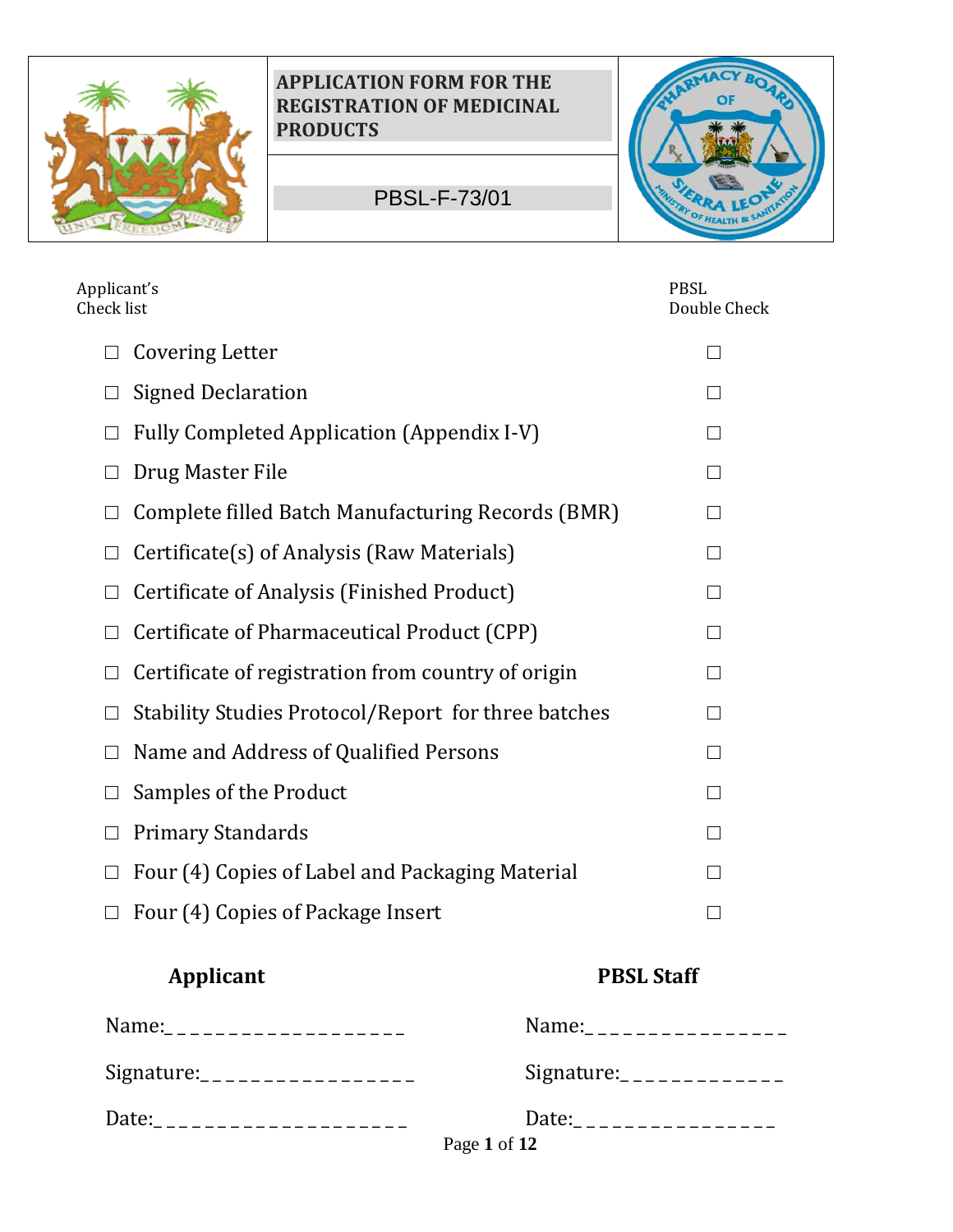

PBSL-F-73/01



(To be submitted in duplicate)

Cover letter addressed to:

**THE PHARMACY BOARDOF SIERRA LEONE CENTRAL MEDICAL STORES COMPOUND NEW ENGLANDVILLE JOMO KENYATTA ROAD FREETOWN SIERRA LEONE P. M. B. 322 E-mail: pharmbdsl@hotmail.com** 

Samples and printed matter should be forwarded to the Board through the local agent; customs duty and clearance to be effected by the applicant in all instances.

# A. PARTICULARS OF PRODUCT

Proprietary name………………………………………………………………………..

Approved name (INN)…………………………………………………………………

Dosage form:…………………………Strength:……………… Colour:……………

Commercial presentation(s):…………………………………………………………

Country of Origin………………………………………………………………………

Category of distribution:

*Restricted prescription-only distribution (Specify, e.g., hospitals only)*

*Scheduled narcotic*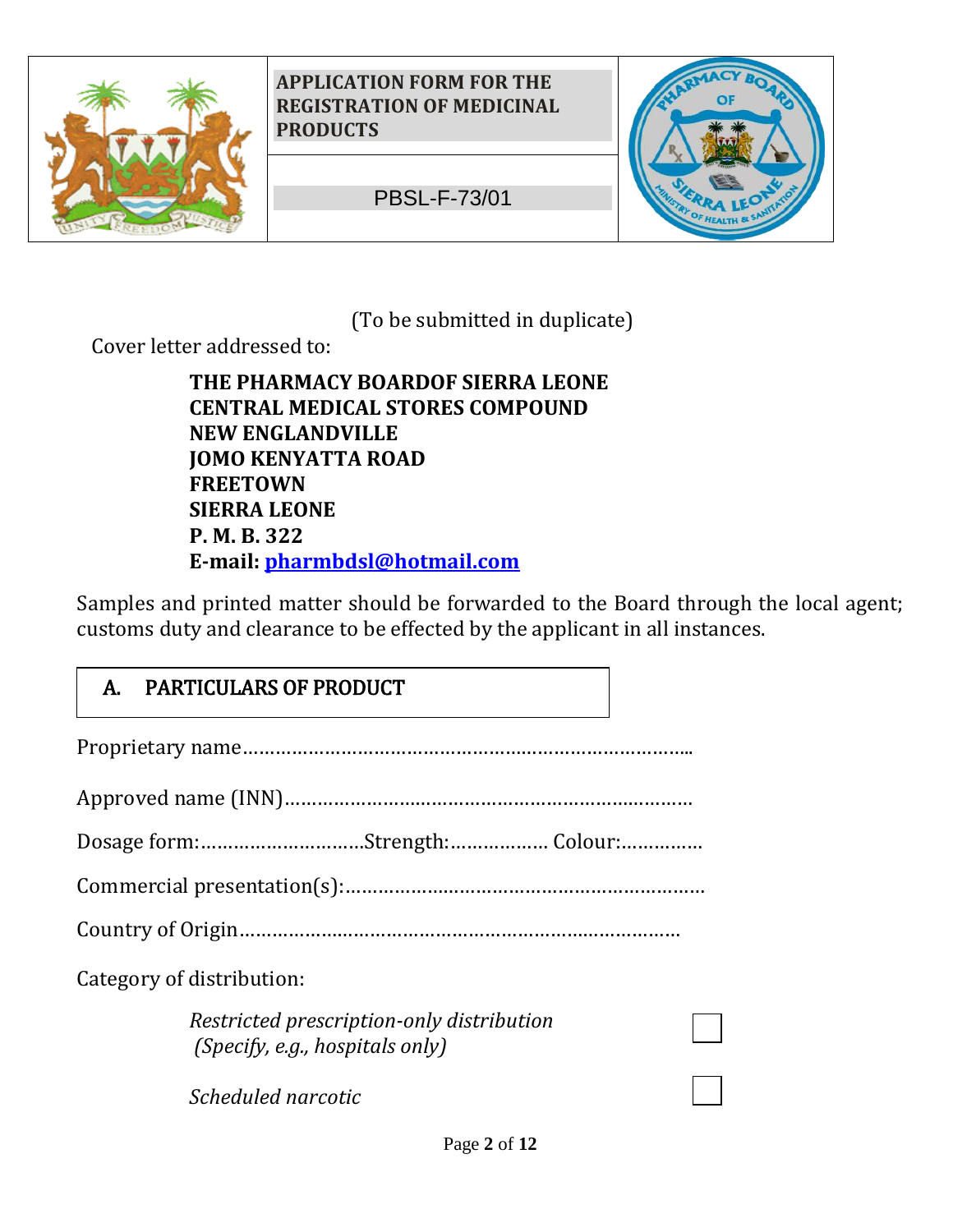

*POM (Prescription only medicines)* 

*P (Pharmacy medicine)* 

*OTC (Over-the-counter medicine)* 

|--|

## B. PARTICULARS OF APPLICANT

Name of Applicant:………………………………………………………………………..

Business Address:…………………………………………………………………………

……………………………………………………………………………

……………………………………………………………………………..

…………………………………………………………………………….

Phone:……………………………………… Fax:………………………………………...

E-mail:…………………………………………………………………………………………

N.B Post office Box or Private mail Bag unacceptable.

# C. PARTICULARS OF MANUFACTURER

Name of manufacturer:…………………………………………………………………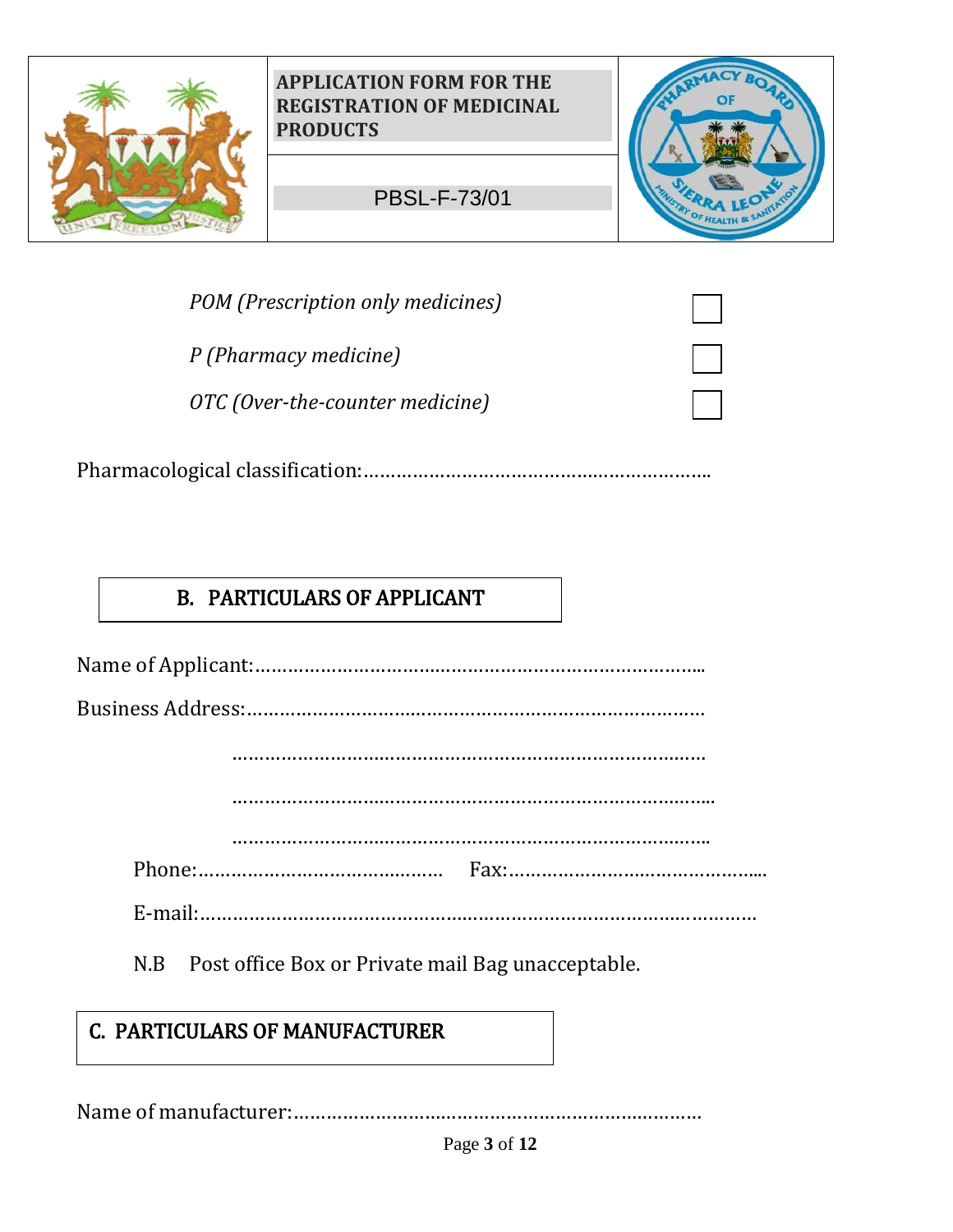

|--|

………………………………………………………………………….

………………………………………………………………………….

Postal address:……………………………………………………………………………

Phone:…………………………………… Fax:………………………………………

E-mail ………………………………………………………………………………………….

N.B Post office Box or Private mail Bag unacceptable.

# D. PARTICULARS OF LOCAL AGENT

Name of local agent:………………………………………………………………………

Business address:………………………………………………………………………

Phone:……………………………………… Fax:……………………………………

E-mail:…………………………………………………………………………………….

## E. CERTIFICATION BY A RESPONSIBLE PERSON IN THE APPLICANT COMPANY

## *Certification*

I/We the undersigned certify that all the information in the accompanying documentation concerning this application for registration for: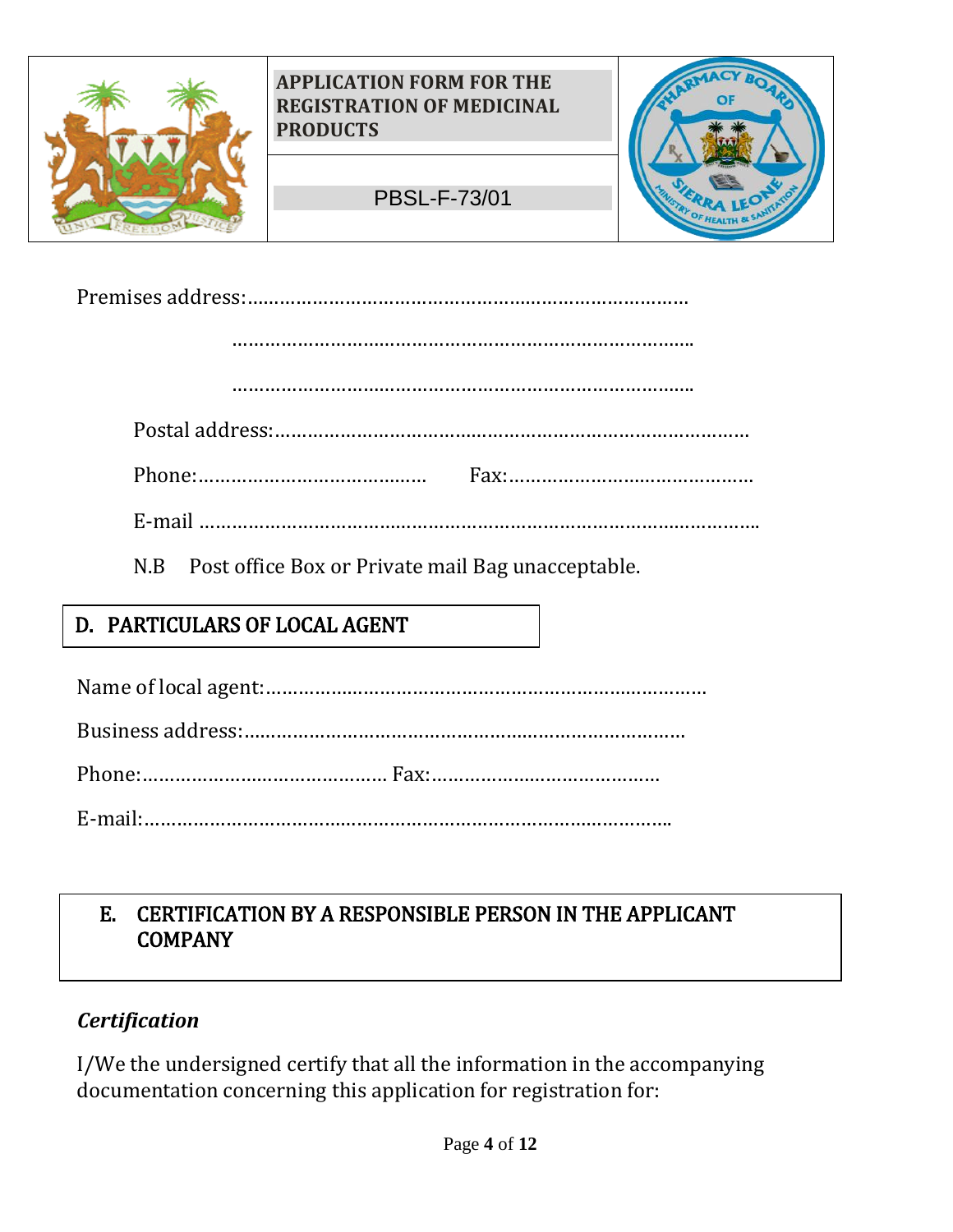

## PBSL-F-73/01



| is correct and true, and reflects the total information available. |
|--------------------------------------------------------------------|
|                                                                    |
|                                                                    |
|                                                                    |
|                                                                    |

## **APPENDIX I GENERAL PRODUCT SPECIFICATIONS**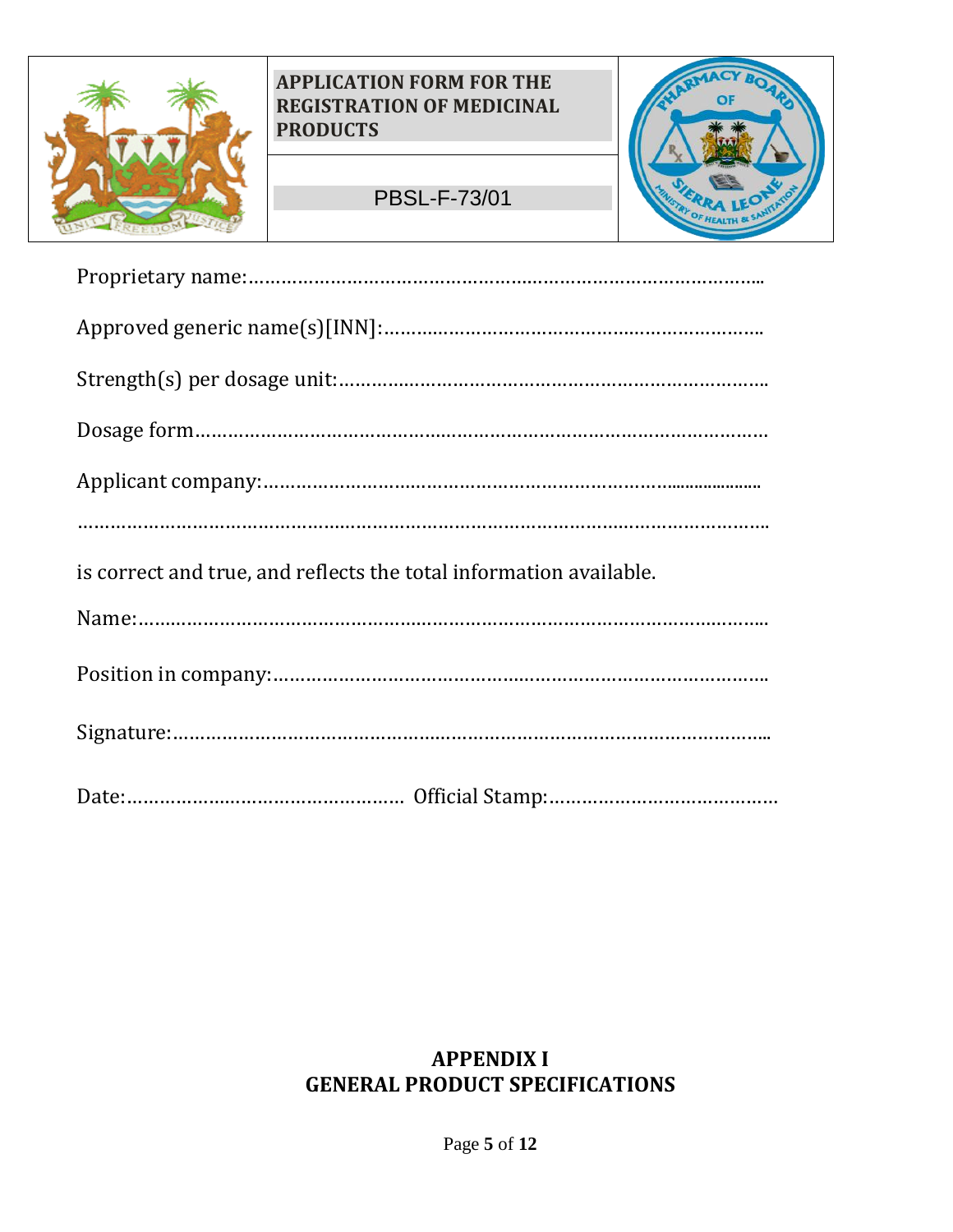

## PBSL-F-73/01



Name of drug……………………………………………………………………………

Name of applicant………………………………………………………………………

Dosage form…………………………. Strength……………… Colour………………

(a)Attach list of all active ingredients in the format illustrated in the example below:

| Specification |
|---------------|
|               |
|               |
|               |
|               |

(b) Attach list of all non active ingredients in the format illustrated in example below:

| Approved name | Quantity per     | Specification | Reason for inclusion of |
|---------------|------------------|---------------|-------------------------|
| of Ingredient | dosage unit      |               | ingredient              |
| <b>Starch</b> | $112.6$ mg       | <b>BP</b>     | Binder                  |
| Magnesium     | $2.0 \text{ mg}$ | <b>BP</b>     | Lubricant               |
| stearate      |                  |               |                         |

(c) Additional raw materials (if any) used in the manufacturing process but not present in the final product.

(d) Give specifications of packaging materials (where no specifications for packaging materials exist, this must be mentioned)

……………………………………………………………………………………………

(e) List any ingredient liable to cause dependence and /or listed in the United Nations lists of psychotropic and narcotic drugs?

……………………………………………………………………………………………

Reference to the following publications will, where applicable be accepted:

- I. British Pharmacopoeia
- II. European Pharmacopoeia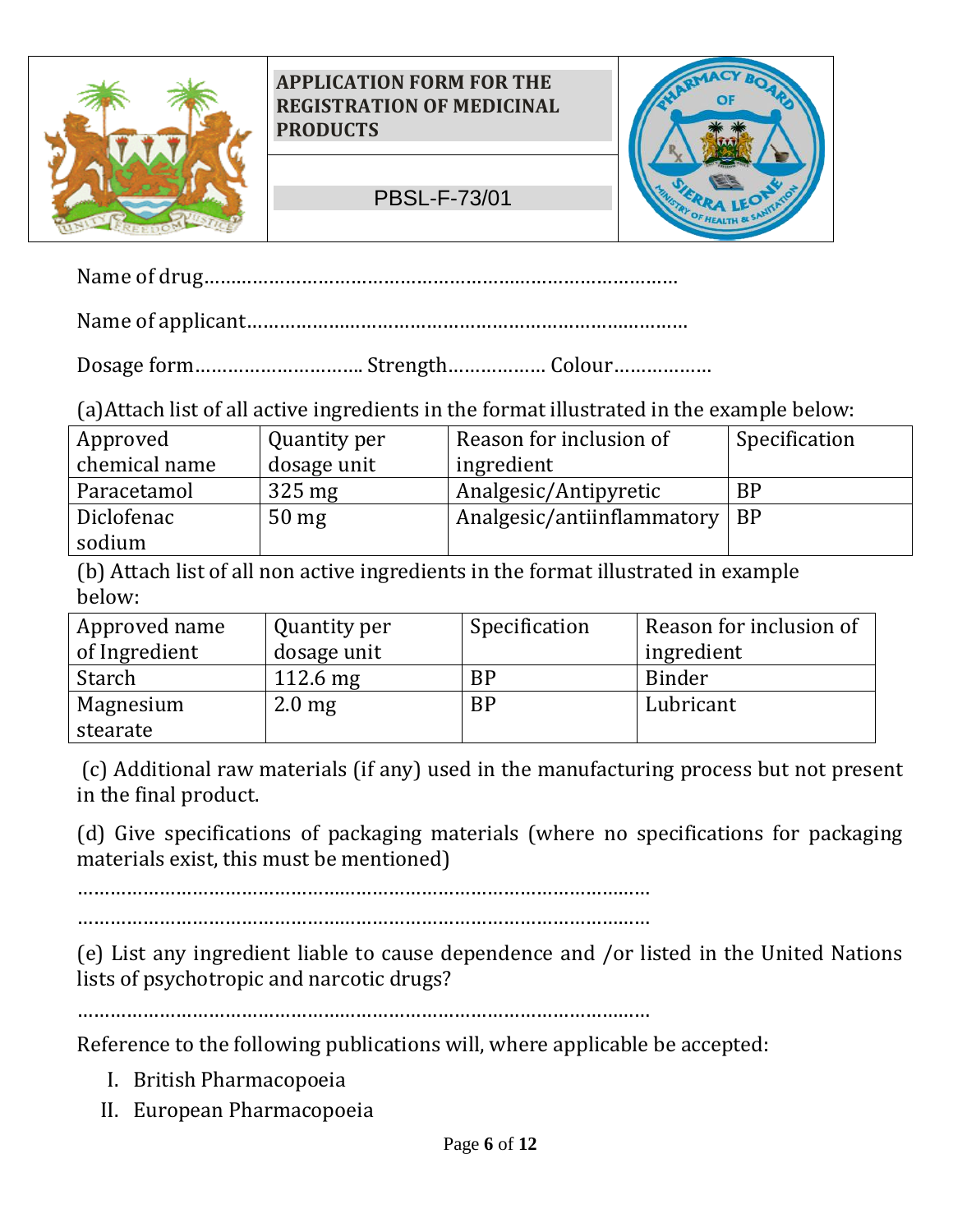

PBSL-F-73/01



- III. United States Pharmacopoeia
- IV. International Pharmacopoeia
- V. British Pharmaceutical Codex
- VI. Extra Pharmacopoeia
- VII. Such other works of reference as may be approved by the Board from time to

# **APPENDIX II**

## **PARTICULARS OF MANUFACTURING PROCEDURE, RELATED CONTROLS AND DOCUMENTATION**

Name of Drug……………………………………………………………………………..

Name of Applicant ………………………………………………………………………

Dosage Form………………………Strength …………… Colour ……………………

(a) Give a brief summary of the manufacturing procedure

…………………………………………………………………………………………

………………………………………………………………………………………… …………………………………………………………………………………………

(b) Indicate the particulars of manufacturer(s) of each raw material used in the table below:

| Name of raw material | Name of manufacturer | <b>Address</b> |
|----------------------|----------------------|----------------|
|                      |                      |                |
|                      |                      |                |
|                      |                      |                |

Attach the following:

- (i) Original copies of certificate(s) of analysis of raw material
- Page **7** of **12** (ii) Certificate(s) of in-house quality control tests performed on raw materials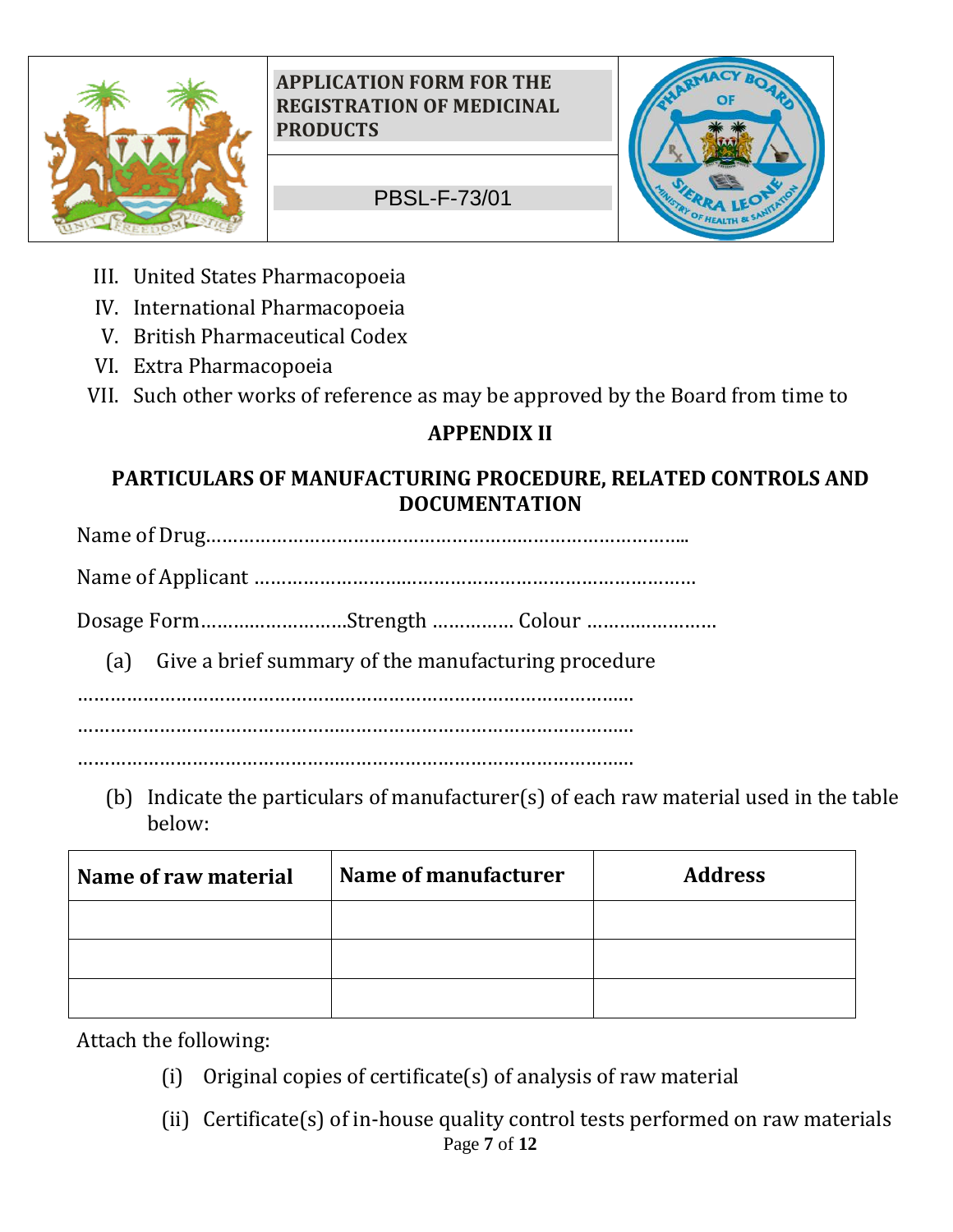

PBSL-F-73/01



- (c) Attach a copy of a complete Drug Master File and process validation protocols for the manufacture of this product.
- (d) Attach the complete filled batch records including the final analytical report and authorization for release.
- (e) Attach names, addresses and qualifications of Authorized Person(s) in charge of production, quality control, packaging and release of product
- (f) State estimated shelf-life of drug ………………………………………………
- (g) Provide stability data and justification on which shelf life has been predicted\*

…………………………………………………………………………………………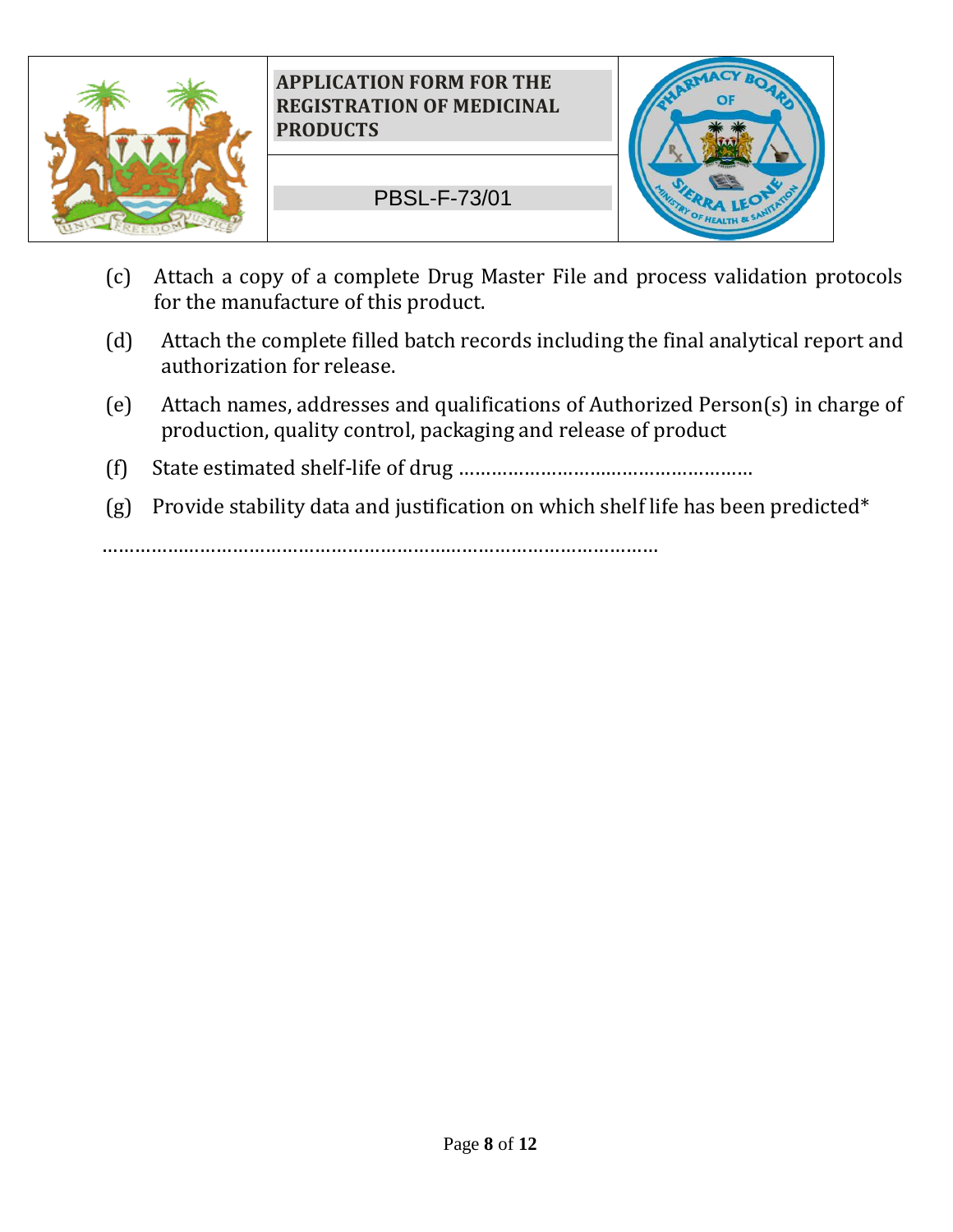

PBSL-F-73/01



## **\*Refer to PBSL Guidelines for Registration of Medicinal Products**

**APPENDIX III ADMINISTRATIVE STATUS OF THE PRODUCT**

Name of Drug: ………………………………………………………………………………………

Name of Applicant: ……………………………………………………………………………..

Dosage Form: ………………Strength: ………………. Colour:……………………………

- (a) Attach a copy of Certificate of Pharmaceutical Product issued by the competent authority in accordance with the WHO Certification Scheme on the Quality of Pharmaceutical Products Moving in International Commerce.
- (b) Has an application for the registration of the drug been made in any other country?

YES NO

(i) If YES, list countries

…………………………………………………………………………………………………………

………………………………………………………………………………………………………….

(c) Has the drug been registered in any other country?

YES NO

(i) If YES attach copies of certificates of registration in respect of such drug issued by the appropriate authority established for the registration of drugs in the country.

……………………………………………………………………………………………

(d) Has the registration of the drug been rejected, refused, deferred or cancelled in any country?

YES NO

(i) If YES, state details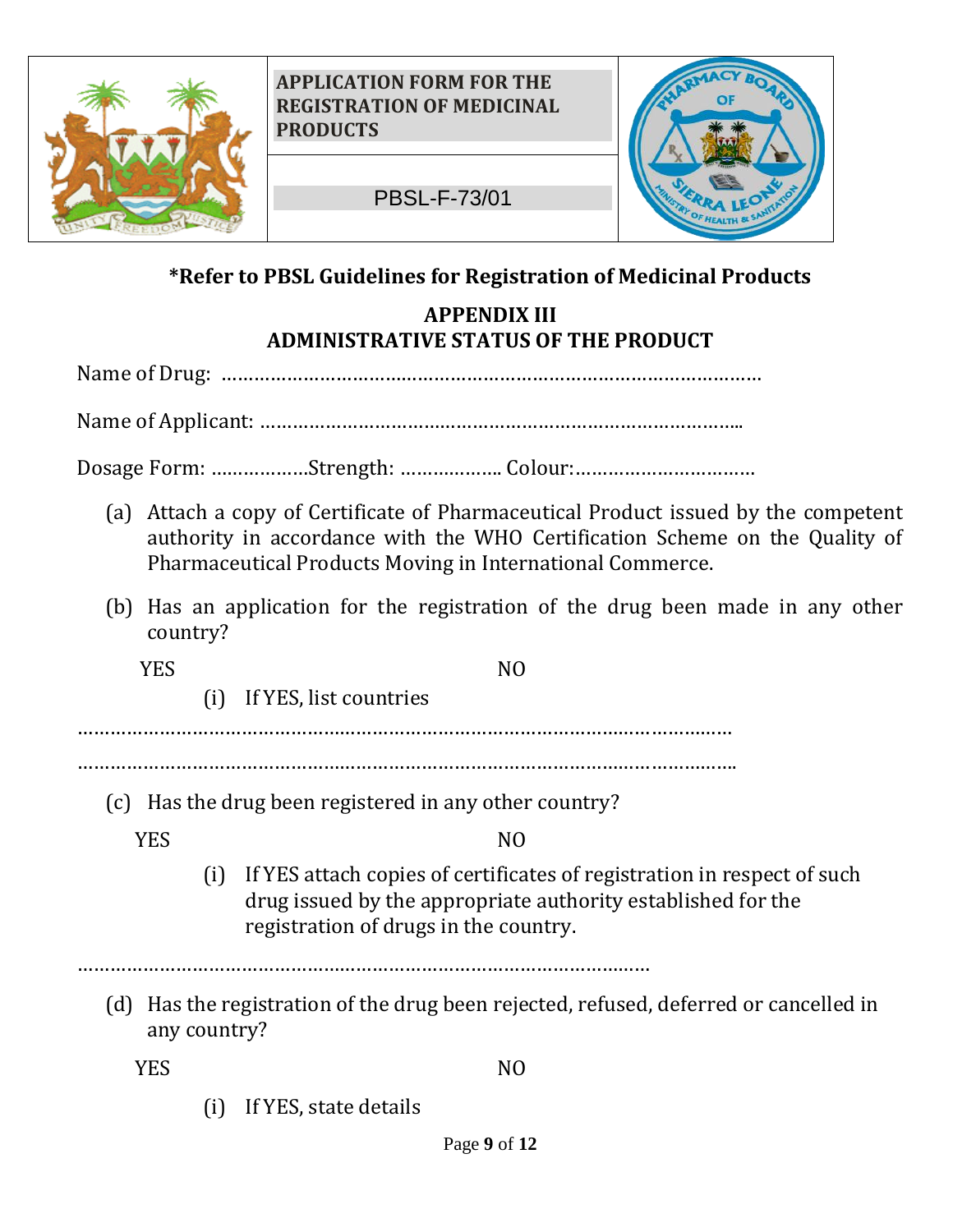

(e) Is the drug manufactured in other countries? YES NO

………………………………………………………………………………………….

(i) If YES, state details and list manufacturing plants from which imports can be made to Sierra Leone.

………………………………………………………………………………………………………………..

## **APPENDIX IV TOXICOLOGICAL, PHARMACOLOGICAL AND CLINICAL INFORMATION**

Name of Drug: …………………………………………………………………………………..

Name of Applicant: .……………………………………………………………………………

Dosage Form: …………………… Strength: …………………Colour: ………………….

## **GENERICS**

(a) Bioequivalence data shall be required for **all** oral solid dosage forms. This shall be a comparative study with the innovator product or a verifiable Lead Market Brand acceptable to the Board.

## **NEW CHEMICAL ENTITIES AND INNOVATOR PRODUCTS**

- (b) Particulars referring to the pharmacological**,** toxicological and efficacy data obtained from preclinical studies undertaken on the drug
- (c) All documentation referring to the tests which have been performed on **humans** regarding the efficacy of the drug (Phases I, II and III)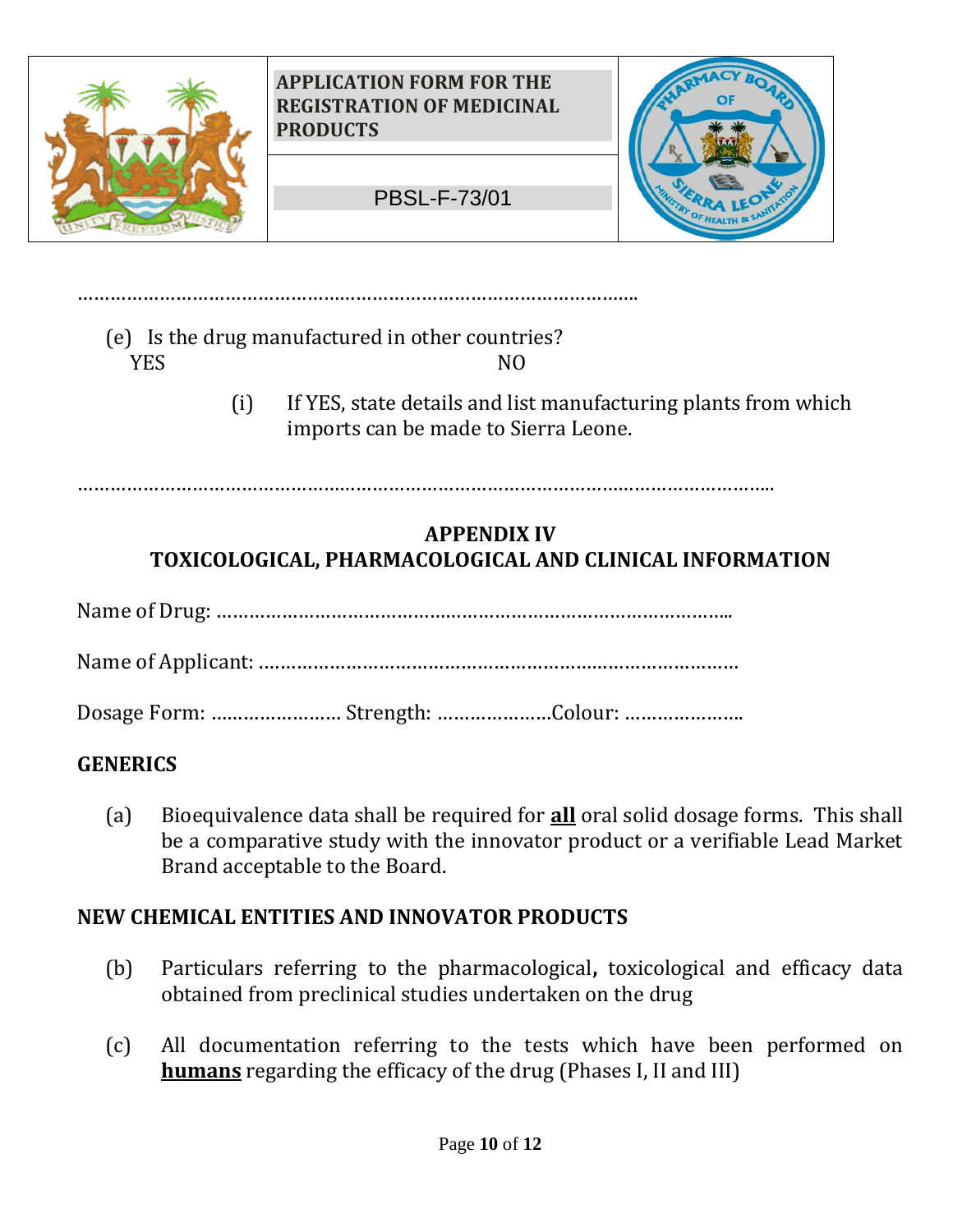

(d) Primary standards for the active ingredient, related substances, and identifiable impurities should be submitted.

## **SOLID ORAL DOSAGE FORMS**

(e) Dissolution test reports shall be submitted